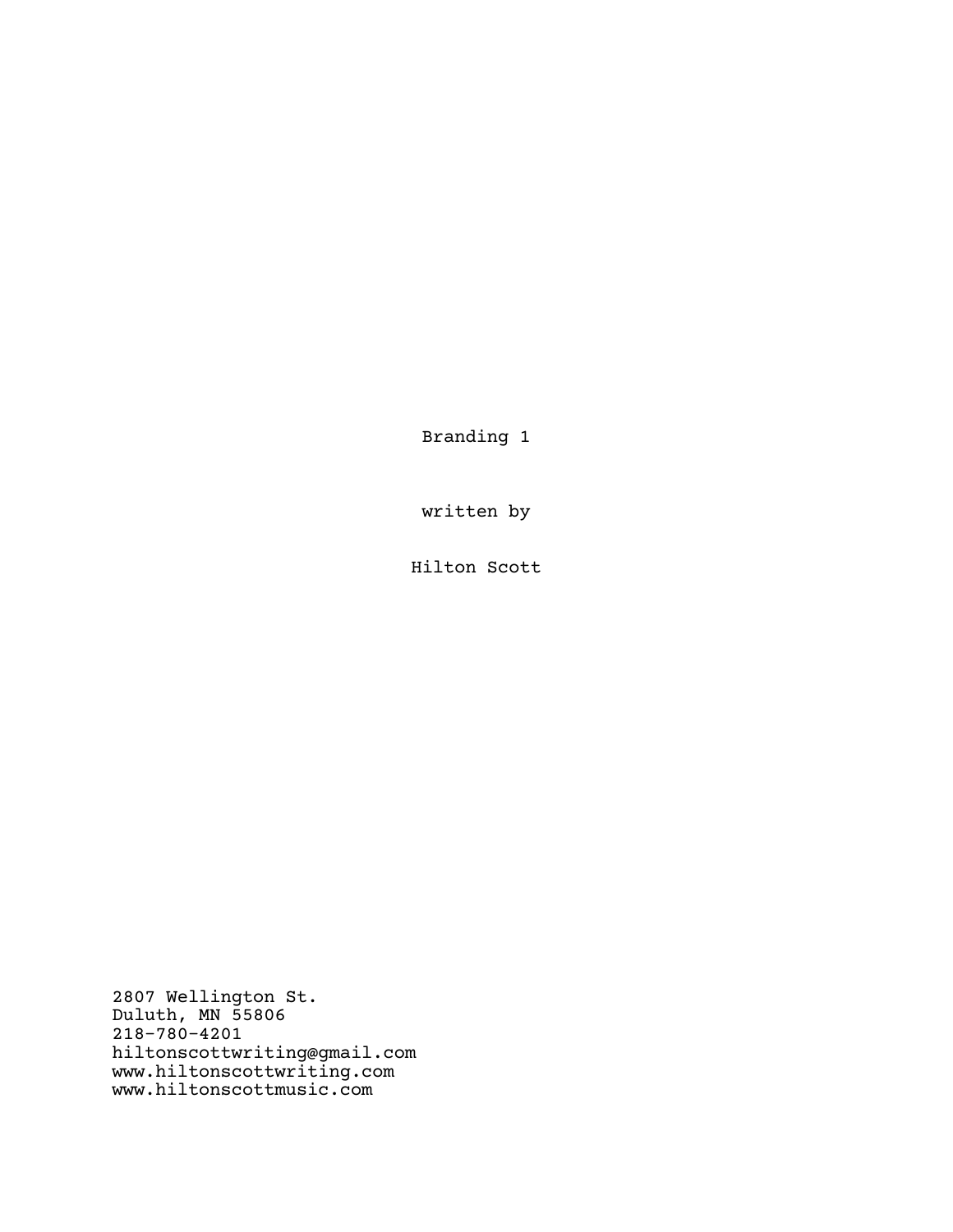# INT. CONFERENCE ROOM - MORNING

A boss is meeting with his four employees in a conference room. The company is Clips n' Stuff, an office supply chainstore. The boss has been trying to work with the team on branding in a modern way, but he doesn't seem to grasp the idea of what branding is actually about. The boss feels like the branding should be 100% personal in nature, all about him, and the other employees are having a hard time following along with his vision for the new marketing campaign.

> BOSS (CARL) (as Will Ferrell would play the part) All right, we're back at it again. Thanks for meeting here again guys...and gals. Not gonna get me in a Woke scenario. I'll tell you that right now. No sexual harassment or discrimination of any kind in my shop. Your ass, not for my hands.

Everyone chuckles at the joke, but the room is uncomfortable.

BOSS (CONT'D) So, new marketing campaign, I've been at it all week, and I really think I have something here that's gonna put us on the map again. Cutting edge stuff, really.

MALE 1 (JAKE) (jumping in) You know, I've had some good ideas this last week too. (starts taking out a folder) I think I'm on to something here. My kids came in the room...

WOMAN 1 (nodding along) I've seen what he's been planning, and it's good.

The group seems interested.

BOSS (taken aback, rolling his eyes) Really, Jake? (MORE)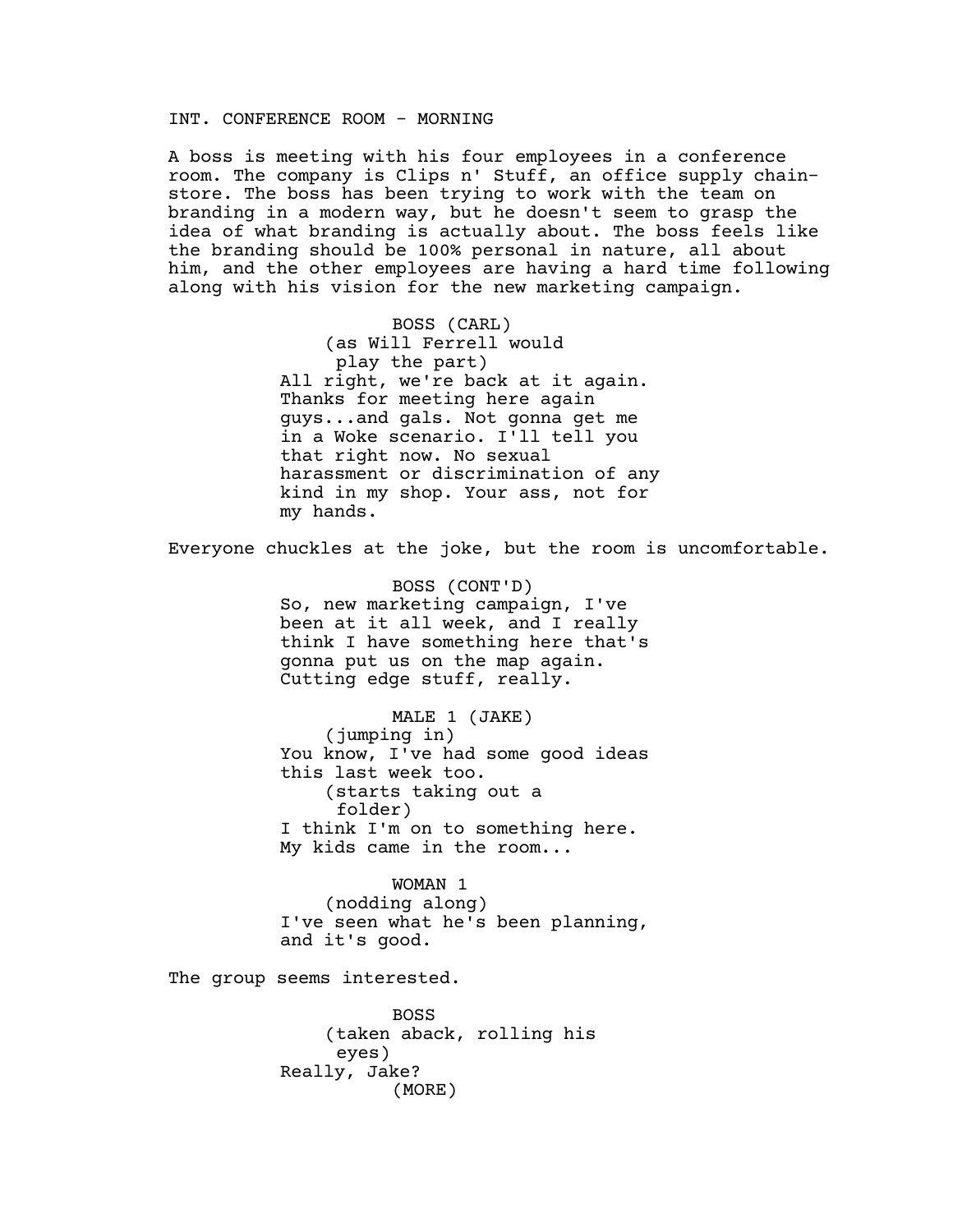BOSS (CONT'D) I called the meeting, spent a lot of time on this, I just kinda thought that we'd start with my idea, but...

# JAKE

(holding up his hands) Oh, no problem, Carl. By all means, have at it. We can wait on mine.

# BOSS

(eager, but trying to be professional) Are you sure, Jake? I'm not stepping on any toes here? But I mean, honestly, your kids? What are they like 4 and 7? Hardly our demographic here. (thinking about it)

I'm a little embarrassed for your right now, frankly. You need to get your shit together.

JAKE (shaking his head) No. Absolutely not. Let's see what you came up with, Carl.

WOMAN 2 (ALY) (jumping in, pointing to the covered easel next to the table) Looks like you have a little presentation here.

The employees cheer and clap expectantly

BOSS (excited) Are you ready...well maybe, Jake you should...you know what, no, I'm excited here.

Boss walks over to easel and prepares to pull the cover off.

BOSS (CONT'D) (holding the sheet ready to pull it off) Are we ready...I put a lot of work in on this the last week...I'm really putting myself out there with this one. But I think this is the new direction to take our marketing.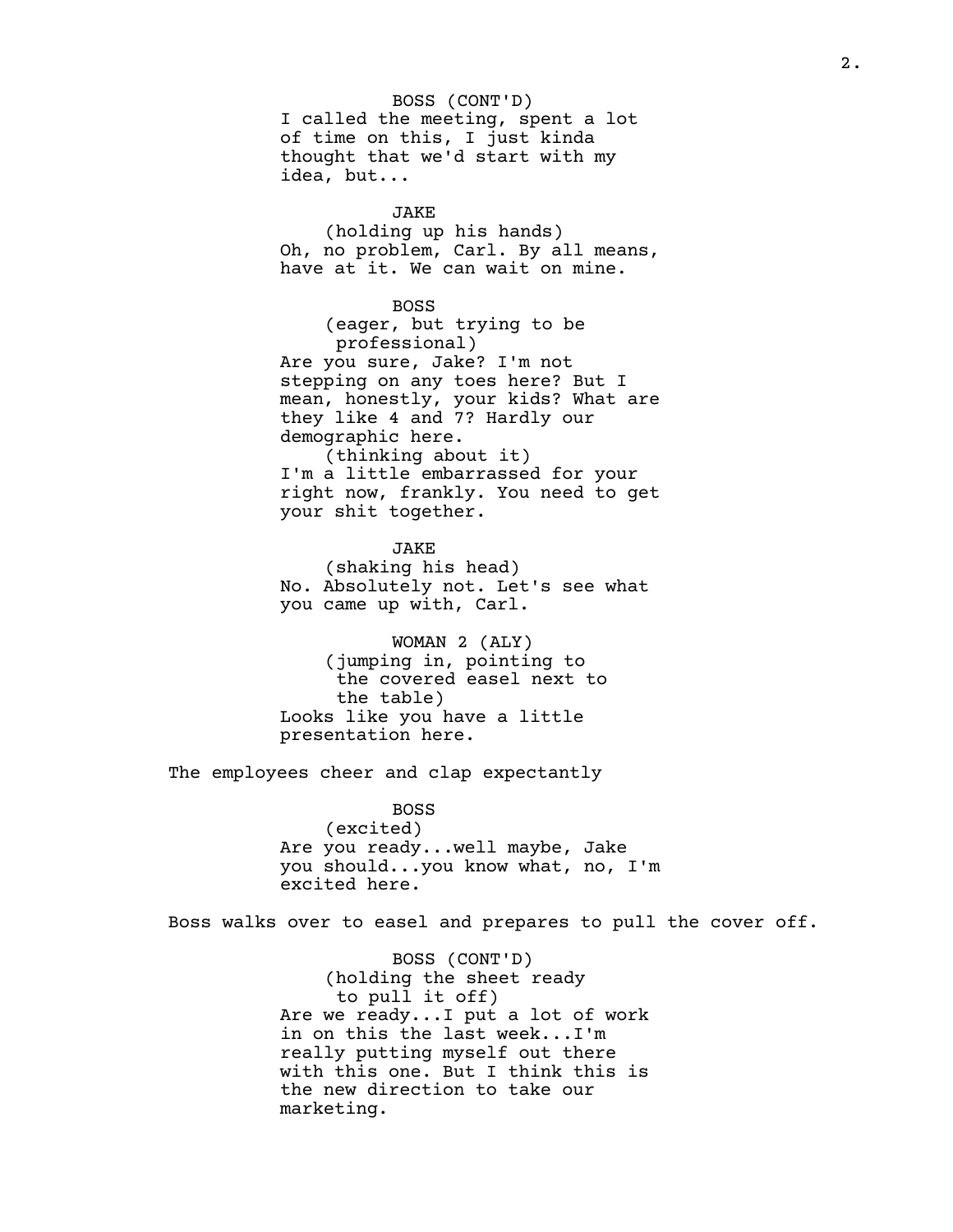The group cheers him on, urging him to pull the cover off.

BOSS (CONT'D) (pulling off cover, expectant)

The reveal is a caricature of the boss smiling and pointing at his own crotch, which has a big bulge popping out (a penis). The caption above the caricature reads "Clips n' Stuff... We got the goods." The group looks confused, looking around at each other. The boss is ecstatic.

> WOMAN 2 (TINA) (confused) Is this a joke or?

BOSS (surprised by the reaction) What? No, it's not a joke.

MAN 2 (TODD) This has nothing to do with our company or what we sell.

WOMAN 1 (ALY) (agreeing) It's just a picture of you pointing at your crotch...and what is that even...

WOMAN 2 And why is it bent like that?

MAN 1 (reassuring himself) Well, that's actually very common, ,but. I mean some men do get it like that...

WOMAN 1 This is really offensive, Carl.

BOSS (stunned) What are you talking about? (reading the caption aloud) Clips n' Stuff, we got the goods. It's catchy, it's short, to the point. I mean, look at it. (he points to himself) We got the goods! It's exciting, flashy.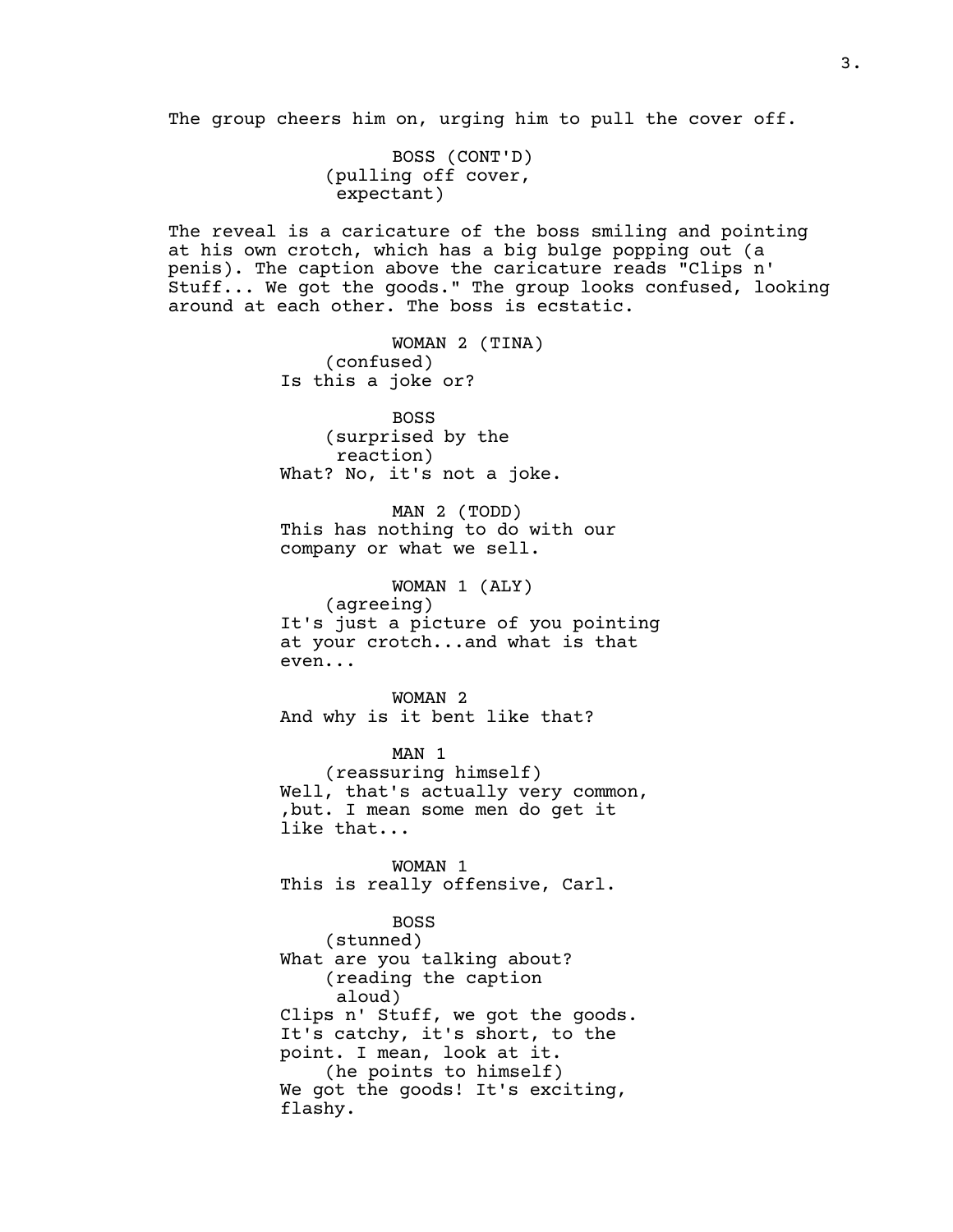MAN 1 What is the point? We sell paper clips and office supplies. It doesn't show that in any way.

# MAN 2

I mean, maybe if we sold pants or something, or did hemming, but this, this makes no sense.

#### BOSS

(getting frustrated) It doesn't need to make sense. It's a hook, a gimmick, that's what we've been brainstorming over the past week. It's 2021, people. Nothing makes sense. You throw a gimmick out there and see what sticks...

(looking at the drawing on the board, caressing the picture)

And this is good. It feels right. The curves, the line. It just feels good.

WOMAN 2

(shaking her head) This just seems like you're trying to personally hint at the fact you have a big... (awkward) You know a big di...

#### BOSS

Ok.

(cutting her off) Let's not get salacious here guys...and gals. Look, I'm sorry, but where is this even coming from? It's about the company. How do you not see that?

## MAN 2

(skeptical)

Come on, Carl. It's a picture of you alluding to your pants with what appears to be a misshapen piece of...what is that, produce?

#### WOMAN 1

I think it's an eggplant?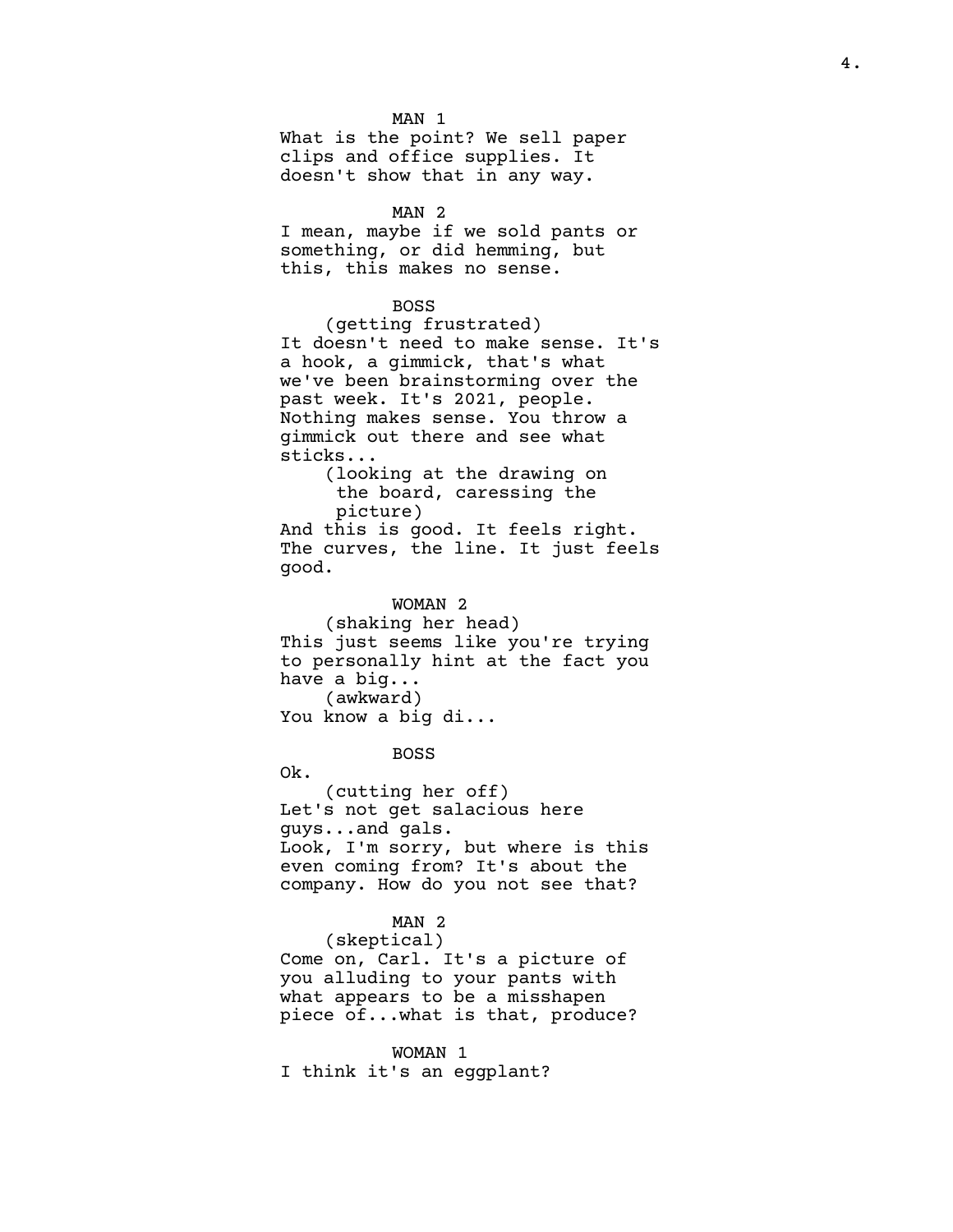WOMAN 2

No, that's definitely a zucchini.

MAN 1

Where did he find a zucchini that size this year with the early frost we had?

# BOSS

God dammit people, we're not in here to review the fucking farmer's almanac. We're here to sell people office goods. And this ad clearly shows that we got 'em! How are you not seeing that?

#### MAN 1

Is this about what that customer said to you last week?

# BOSS

(shaking his head, not wanting to relive it) No, I don't even know what you're talking about, what ... this is just. Acorn dick is not a...you know what, can we just focus here?

#### WOMAN 2

This is creepy, Carl. Really, really creepy.

# BOSS

Creepy? Is this not exactly what we've been brainstorming over the past week? This is what people are doing now. This is branding. This is it. TikTokking, Instagramming, this is what they do.

# MAN 1

(arguing)

But it has nothing to do with our business. If someone saw this without knowing what we sold, it doesn't tell them anything.

## BOSS

(getting angry) Nike, Twitter, Coke. You think any of them mean anything. Nike is a god damn swoosh symbol, that's it. A swoosh.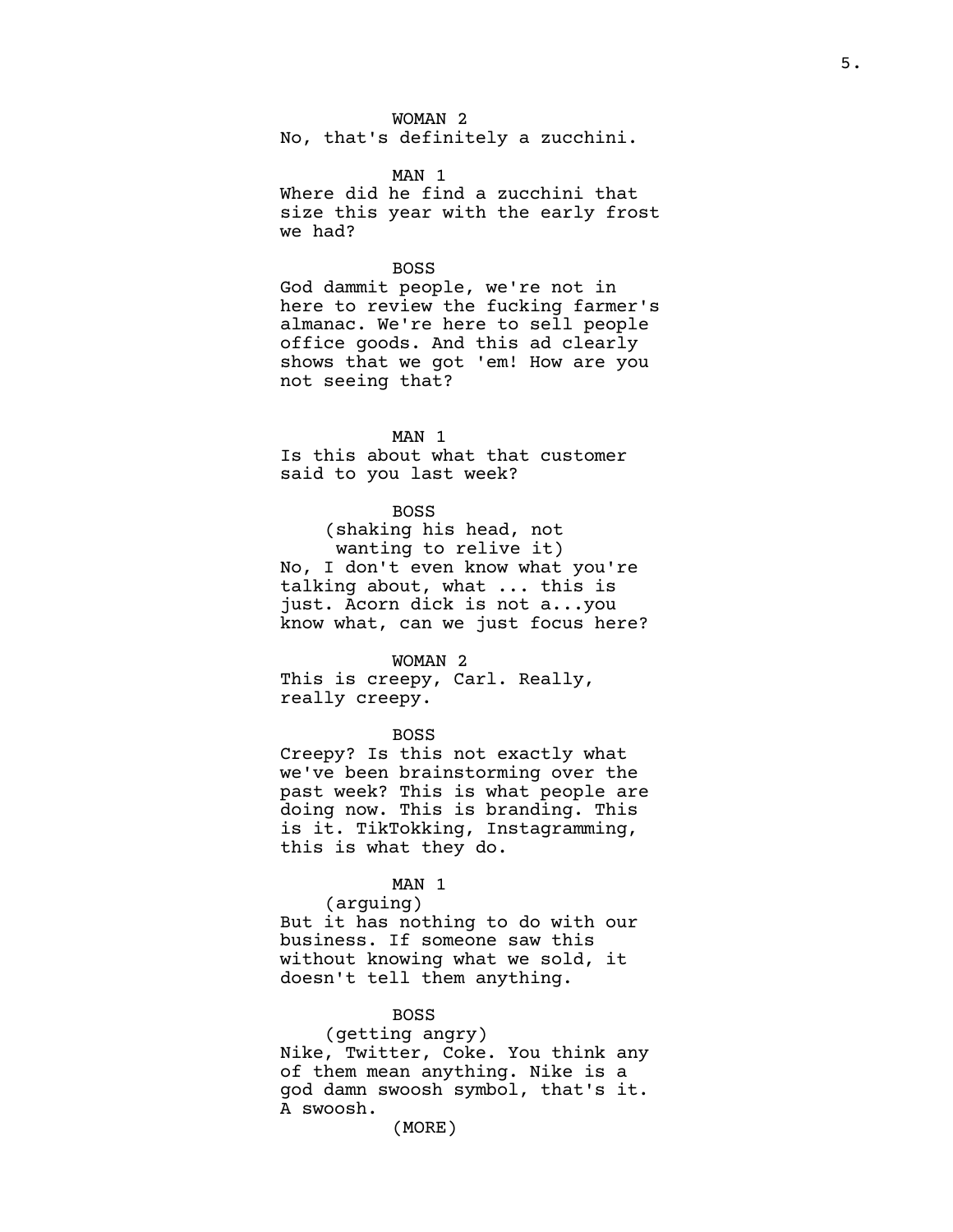BOSS (CONT'D) You tell me the meaning in it! I dare you. It's not even on a keyboard. (pretending to text) Oh, I'm over here shopping for some...oh, wait, it's not there. Son of a bitch.

MAN 2 And this symbol you have here is going to be on a keyboard?

Carl looks around the room, confused why no one likes the idea.

> MAN 1 Nike is at least iconic.

BOSS Jake, you're fired.

The group is stunned.

MAN 1 What? You can't just fire me, Carl. For what? Because I didn't like your stupid branding idea?

BOSS That's right, you're fired. Go clean out your desk.

MAN 1 This is ridiculous. You can't be serious.

BOSS

(aggressive) Oh, I'm serious, Jake. I spent a lot of hours on this, and you just come in here and what, put it down? Like you have a better idea. Talking about Nike. This isn't 1992, Jake. Nike's old, it's lost it's mojo. This is a Tweeter world now. Dojo Cat, Peaches, Applebees going rap style. It's not kittens playing the piano these days, ladies and gents. And the sooner you figure that out, the better.

The room starts to come around on it.